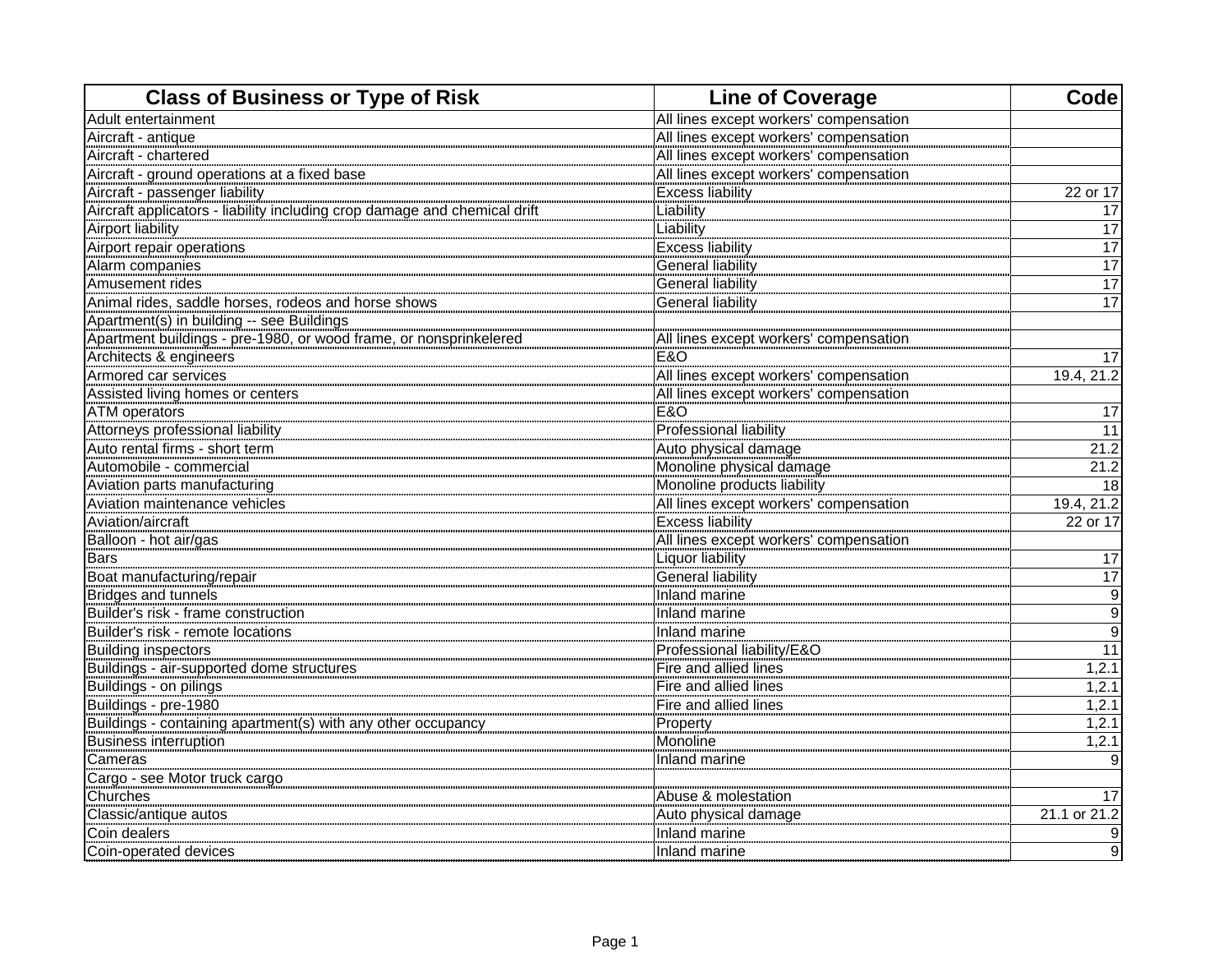| <b>Class of Business or Type of Risk</b>                                   | <b>Line of Coverage</b>                   | Code            |
|----------------------------------------------------------------------------|-------------------------------------------|-----------------|
|                                                                            |                                           |                 |
| <b>Commercial risks</b>                                                    | <b>Excess liability</b>                   | 17              |
| Computer programmers                                                       | General liability, professional liability | 17,11           |
| Computer repair/service                                                    | General liability                         | 17              |
| Construction management                                                    | <b>Professional liability</b>             | 11              |
| Consultants                                                                | General liability, professional liability | 17,11           |
| <b>Contact lenses</b>                                                      | Inland marine                             | 9               |
| Contractors of the following types:                                        |                                           |                 |
| Demolition                                                                 | Liability<br>Professional liability       | $\overline{17}$ |
| Design-build                                                               |                                           | 11              |
| Environmental                                                              | Liability                                 | $\overline{17}$ |
| Fire suppression - including service and sales                             | Liability                                 | $\overline{17}$ |
| General                                                                    | Liability                                 | 17              |
| Pile driving                                                               | All lines except workers' compensation    |                 |
| Residential                                                                | Liability                                 | 17              |
| Counseling - see Residential counseling services                           |                                           |                 |
| <b>CPAs</b>                                                                | <b>E&amp;O</b>                            | $\overline{17}$ |
| Crane components manufacturing                                             | <b>General liability</b>                  | $\overline{17}$ |
| Crane inspectors                                                           | <b>Professional liability</b>             | 11              |
| Crane rental, with or without operators [see also Riggers liability below] | <b>General liability</b>                  | 17              |
| Custodial care - licensed for under 25, which includes:                    | General liability, abuse & molestation    | 17              |
| Adult day care centers                                                     |                                           |                 |
| Child day care centers                                                     |                                           |                 |
| Developmentally disabled                                                   |                                           |                 |
| Homes for the aged                                                         |                                           |                 |
| In-home day care                                                           |                                           |                 |
| Residential care centers                                                   |                                           |                 |
| DIC other than earthquake & flood                                          | Inland marine                             | 9               |
| <b>Divers</b>                                                              | <b>General liability</b>                  | $\overline{17}$ |
| Docks, piers, and wharves - wood frame                                     | Inland marine                             | 9               |
| Drought                                                                    | Fire and allied lines                     | 1,2.1           |
| Earthquake                                                                 | Monoline (may be combined with flood)     | 12              |
|                                                                            | Monoline liability                        | $\overline{17}$ |
| Engineers - environmental                                                  | <b>Professional liability</b>             | $\overline{11}$ |
| Engineers - hydrology                                                      | <b>Professional liability</b>             | $\overline{11}$ |
| Environmental consulting                                                   | <b>Professional liability</b>             | 11              |
| Environmental impairment                                                   | Liability                                 | 17              |
| Excess coverage - personal or commercial                                   | <b>Excess liability</b>                   | $\overline{17}$ |
| Explosion                                                                  | Monoline liability                        | 17              |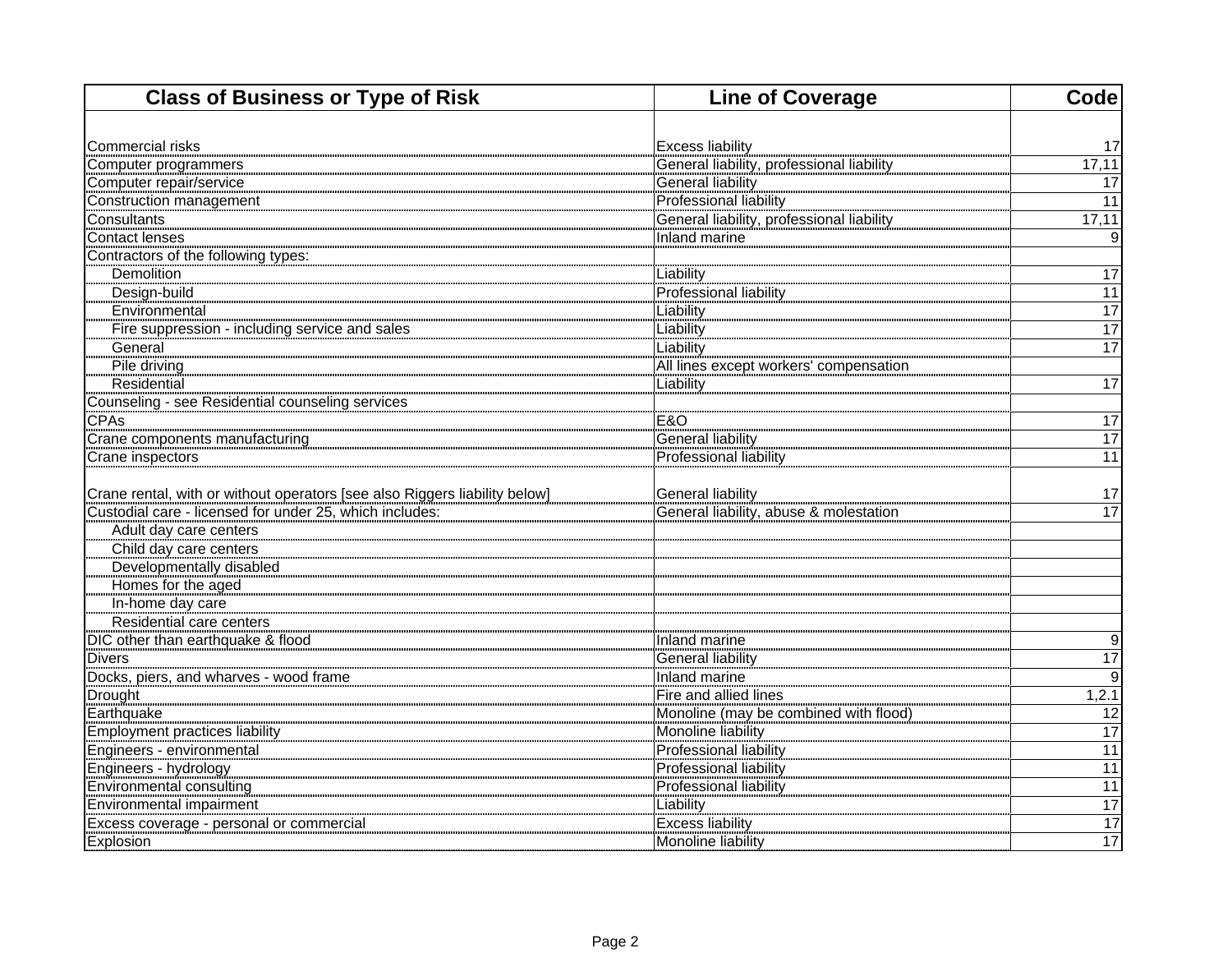| <b>Class of Business or Type of Risk</b>                                      | <b>Line of Coverage</b>                   | Codel                   |
|-------------------------------------------------------------------------------|-------------------------------------------|-------------------------|
| Explosive manufacturing, storage, or sales                                    | General liability, fire & allied lines    | 17                      |
| Exterminators - pest control                                                  | General liability                         | 17                      |
| Financial advisors                                                            | <b>Professional liability</b>             | 11                      |
| Fine arts                                                                     | Inland marine                             | $\overline{9}$          |
| Fire extinguisher sales/service                                               | <b>General liability</b>                  | $\overline{17}$         |
| Fire suppression contractors                                                  | <b>Professional liability</b>             | 11                      |
| Flood                                                                         | Monoline (may be combined with quake)     | 2.3                     |
| Food-borne illness                                                            | <b>General liability</b>                  | $\overline{17}$         |
| Furs                                                                          | Inland marine                             | Θ                       |
| Garage - auto repair (Hazard II)                                              | Liability on garage form                  | 19.4                    |
| Garage keepers legal liability                                                | GKLL                                      | 19.4                    |
| Gold mines                                                                    | Crime                                     | 2.1, 33                 |
| Greenhouses                                                                   | Fire and allied lines (wind & hail)       | 2.1                     |
| Guide, lodge, or outfitter - airstrips                                        | All lines except workers' compensation    |                         |
| Guides, lodges, or outfitters - aircraft hull or liability                    | Liability & hull                          | 22                      |
| Guides, outfitters, or lodges - remote                                        | General liability                         | $\overline{17}$         |
| Habitational (see also Buildings)                                             | Fire and allied lines                     | 1, 2.1                  |
| Hanger keepers                                                                | Monoline liability                        | 17                      |
| Hay in the open or barns - when value exceeds \$25,000 in each stack or barn. | Fire and allied lines                     | 1, 2.1                  |
| Hazardous materials hauling                                                   | All lines except workers' compensation    |                         |
| Helicopters                                                                   | All lines except workers' compensation    | 22                      |
| Hired & nonowned auto                                                         | Monoline                                  | 19.4                    |
| Home health care                                                              | Liability                                 | 17                      |
| Homeowners - valued at \$2 million or higher                                  | Homeowners                                | 4                       |
| Homeowners - with past losses                                                 | Homeowners                                | $\overline{\mathbf{A}}$ |
| In-home bed and breakfast                                                     | General liability                         | $\overline{17}$         |
| In-home day care                                                              | <b>General liability</b>                  | 17                      |
| Internet services                                                             | <b>E&amp;O</b>                            | $\overline{17}$         |
|                                                                               | Inland marine                             | $\overline{9}$          |
| Kidnap/ransom                                                                 | Crime                                     | 33                      |
| Leased motor homes                                                            | Auto physical damage                      | 21.2                    |
| Liquor liability                                                              | Monoline liability                        | 17                      |
| Luxury autos                                                                  | Auto physical damage                      | 21.1                    |
| Managed care                                                                  | Professional liability/E&O                | 11                      |
| Marine, ocean                                                                 | Monoline P&I                              | 8                       |
| Marine surveyors                                                              | General liability, professional liability | 17,11                   |
| Medical malpractice                                                           | Liability                                 | 11                      |
| Mental health professionals & counselors                                      | Professional liability                    | 11                      |
| Mining                                                                        | <b>General liability</b>                  | 17                      |
| Mold consultants                                                              | Liability                                 | $\overline{17}$         |
| Mortgage bankers/brokers                                                      | E&O, Fiduciary bonds                      | 17,24                   |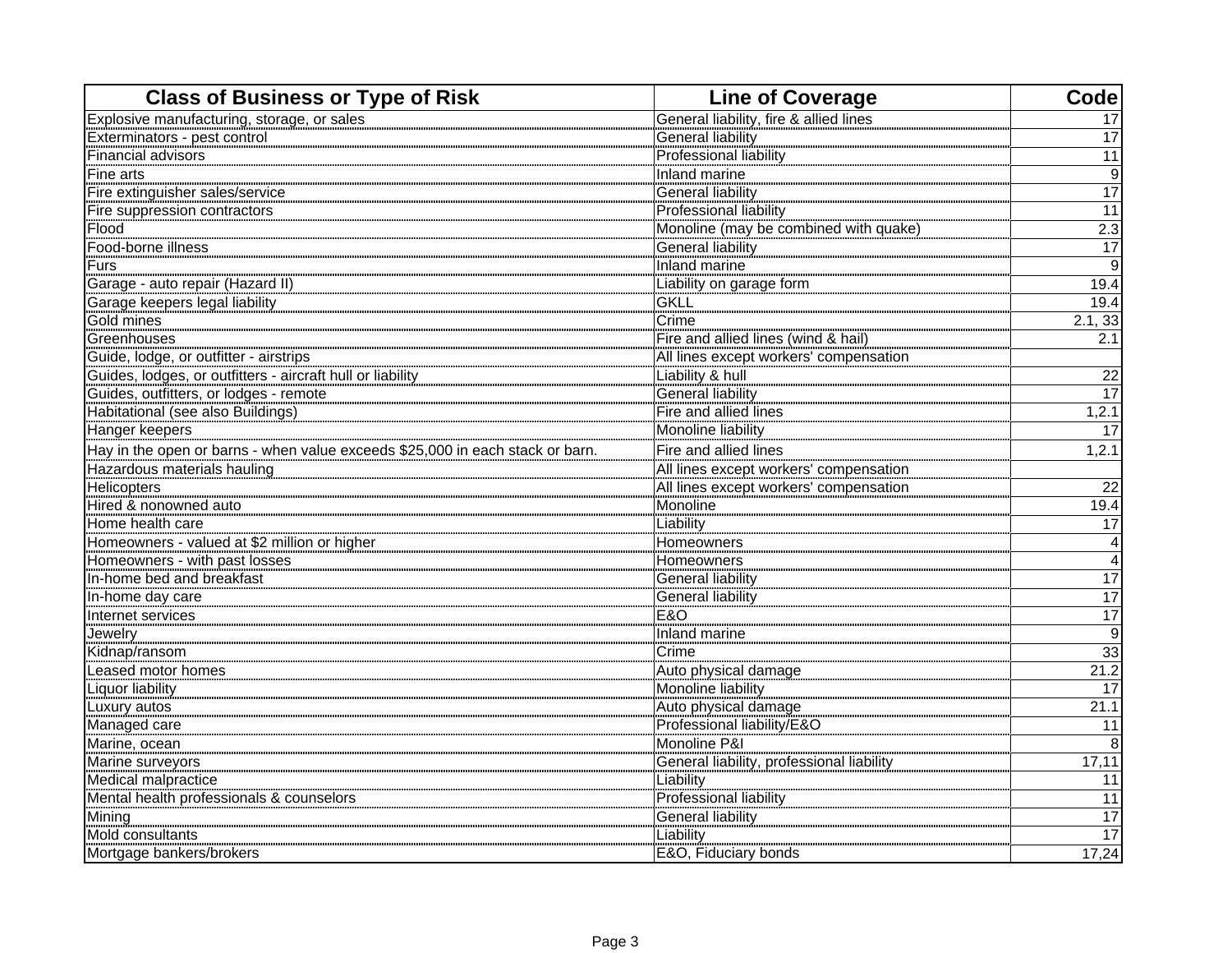| <b>Class of Business or Type of Risk</b>                         | <b>Line of Coverage</b>                        | Code             |
|------------------------------------------------------------------|------------------------------------------------|------------------|
| Mortgage protection/impairment                                   | General liability                              | 17               |
| Motor truck cargo - values \$100,000 or more                     | Inland marine                                  | $\boldsymbol{9}$ |
| Motor truck cargo - haul road or trans Canada                    | Inland marine                                  | $\overline{9}$   |
| Motor truck cargo - contractors equipment or perishables         | Inland marine                                  | $\overline{9}$   |
| New ventures - less than three years experience                  | General liability, professional, D&O           | $\overline{17}$  |
| Nonprofit - financially distressed                               | Professional liability, D&O                    | 11               |
| Nonprofit - public media                                         | Professional liability, D&O                    | $\overline{11}$  |
| <b>Nursing homes</b>                                             | General liability                              | $\overline{17}$  |
| Ocean marine                                                     | Monoline P&I                                   | 8                |
| Oil or gas field services                                        | General liability                              | 17               |
|                                                                  |                                                |                  |
| Oil pipeline and offshore loading facility                       | Package (GL incl. pollution, property), excess | 5.1, 5.2, 17     |
| P&I -- see Ocean marine                                          |                                                |                  |
| Personal lines                                                   | <b>Excess liability</b>                        | 17               |
| Plastic manufacturers and sales                                  | Fire and allied lines                          | 1, 2.1           |
| Police professional liability                                    | Professional liability                         | 11               |
| Police protective liability- false arrest, personal injury       | Monoline liability                             | 17               |
| Pollution/contamination                                          | Monoline liability                             | 17               |
| Polyurethane-insulated buildings                                 | Fire and allied lines                          | 1,2.1            |
| Products and completed operations                                | Monoline liability                             | 17               |
| Property management                                              | Professional liability                         | 11               |
| Public officials                                                 | Professional liability                         | 11               |
| Racing autos                                                     | Auto physical damage                           | 21.2             |
| Railroad protective                                              | Monoline liability                             | $\overline{17}$  |
| Railroads                                                        | General liability, fire & allied lines         | 17, 1, 2.1       |
| Real estate appraisers                                           | <b>E&amp;O</b>                                 | 17               |
|                                                                  |                                                |                  |
| Real estate developers                                           | General liability, professional liability/E&O  | 17,11            |
| Real estate managers                                             | General liability                              | 17               |
|                                                                  | Fire and allied lines,                         |                  |
|                                                                  | inland marine (BR/COC only),<br>package        | 1,2.1<br>9.      |
| Remote sites accessible only by air or water                     | policy                                         | 3,4,5.1,5.2      |
| Residential counseling services (i.e., alcohol abuse counseling) | General liability, professional liability      | 17,11            |
| Riggers liability (on hook coverage)                             | General liability, inland marine               | 17, 9            |
| RV (incl ATVs and boats) dealers                                 | Garage, general liability                      | 19.4, 17         |
| Sawmills                                                         | Fire and allied lines                          | 1, 2.1           |
| School boards                                                    | Professional liability                         | 11               |
| Security guards                                                  | Monoline liability                             | 17               |
| Ski-lifts and tows                                               | Monoline liability                             | $\overline{17}$  |
| Snowmobile dealers                                               | Monoline liability                             | 17               |
| Special auto bodies                                              | Auto physical damage                           | 21.1, 21.2       |